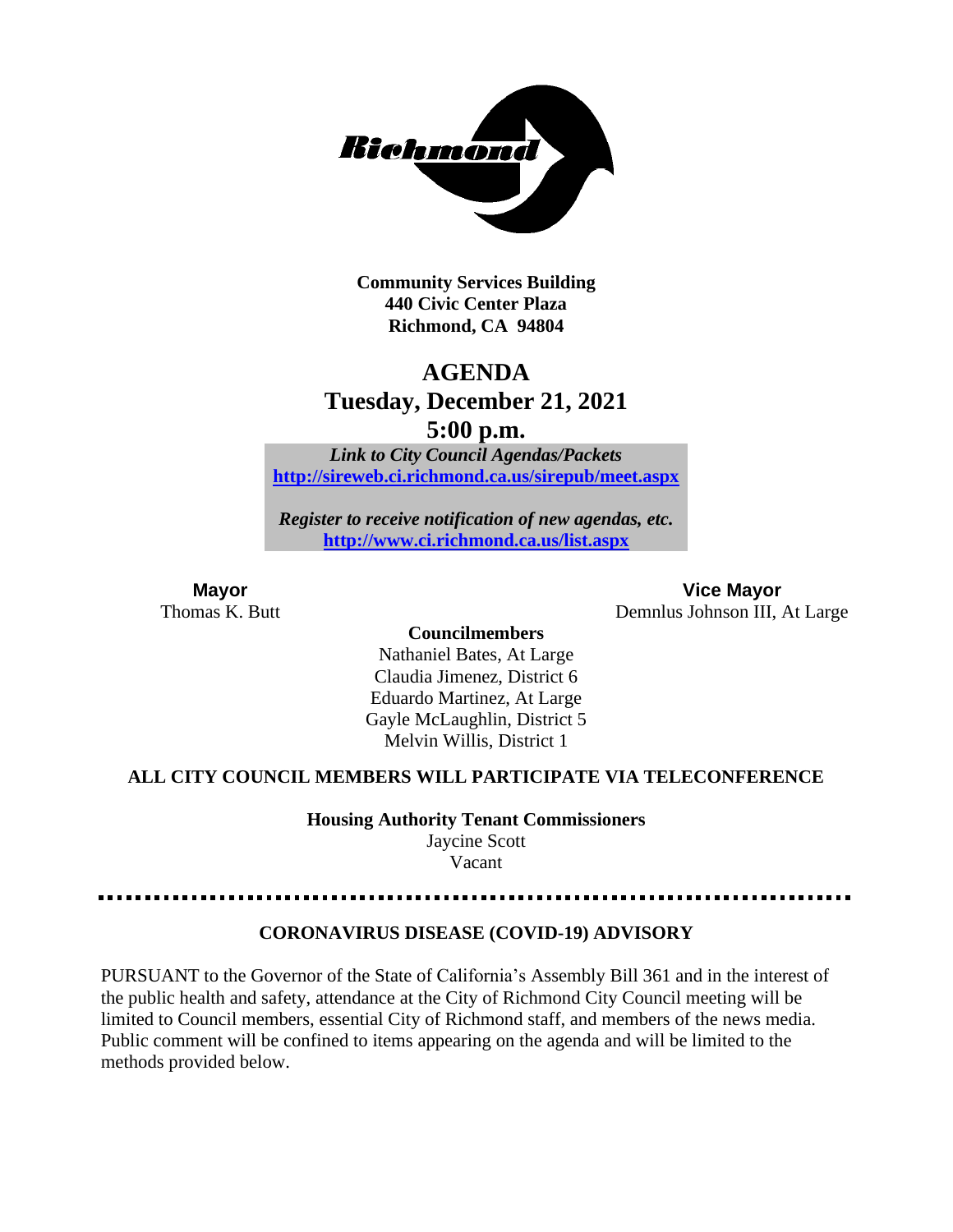#### **How to watch the meeting from home:**

- 1. KCRT Comcast Channel 28 or AT&T Uverse Channel 99
- 2. Livestream online at<http://www.ci.richmond.ca.us/3178/KCRT-Live>

#### **Public comment may be submitted by mail, email and/or Zoom video conference in the manner that follows; provided that no member of the public may submit more than one verbal comment per agenda item.**

- **1.** Via mail received by 1:00 p.m. the day of the meeting, sent to 450 Civic Center Plaza, 3rd Floor, Office of the Clerk, Richmond, CA 94804.
- **2.** Via email to [cityclerkdept@ci.richmond.ca.us](mailto:cityclerkdept@ci.richmond.ca.us) by 1:00 p.m. the day of the meeting.

Emails *MUST* contain in the subject line 1) public comments – Open Session prior to Closed Session; 2) public comments – Open Forum; or 3) public comments agenda item  $#$ [include the agenda item number]. All such email will be posted on-line and emailed to the City Council before the meeting is called to order. **No individual email will be read into the record. Due to the high volume of emails received, emails that do not contain the correct identifying information in the subject line may be overlooked and may not become part of the record. Email received after 1:00 p.m. will be posted on-line following the meeting as part of the supplemental materials attached to the meeting minutes.**

**3.** Via Zoom by video conference or by phone using the following link/call-in numbers – for Open Session and City Council:

#### **Please click the link below to join the webinar:**

**<https://zoom.us/j/99312205643?pwd=MDdqNnRmS2k4ZkRTOWhlUldQOUF1Zz09> Passcode: ccmeeting**

**Or iPhone one-tap:**

**US: +16699006833,,99312205643# or +13462487799,,99312205643#**

#### **Or Telephone:**

**Dial (for higher quality, dial a number based on your current location):**

```
US: +1 669 900 6833 or +1 346 248 7799 or +1 253 215 8782 or +1 312 626 6799
or +1 929 205 6099 or +1 301 715 8592
```
#### **Webinar ID: 993 1220 5643**

International numbers available: <https://zoom.us/u/aehrwCgISx>

a. To comment by video conference, click on the Participants button at the bottom of your screen and select the "Raise Your Hand" button to request to speak when Public Comment is being asked for. Speakers will be called upon in the order they select the "Raise Your Hand" feature. When called upon, press the unmute button. After the allotted time, you will then be re-muted.  $**$ 

b. To comment by phone, you will be prompted to "Raise Your Hand" by pressing "**\*9**" to request to speak when Public Comment is asked for. When called upon, you will be asked to unmuted by pressing \*6. After the allotted time, you will then be re-muted. Instructions of how to raise your hand by phone are available at: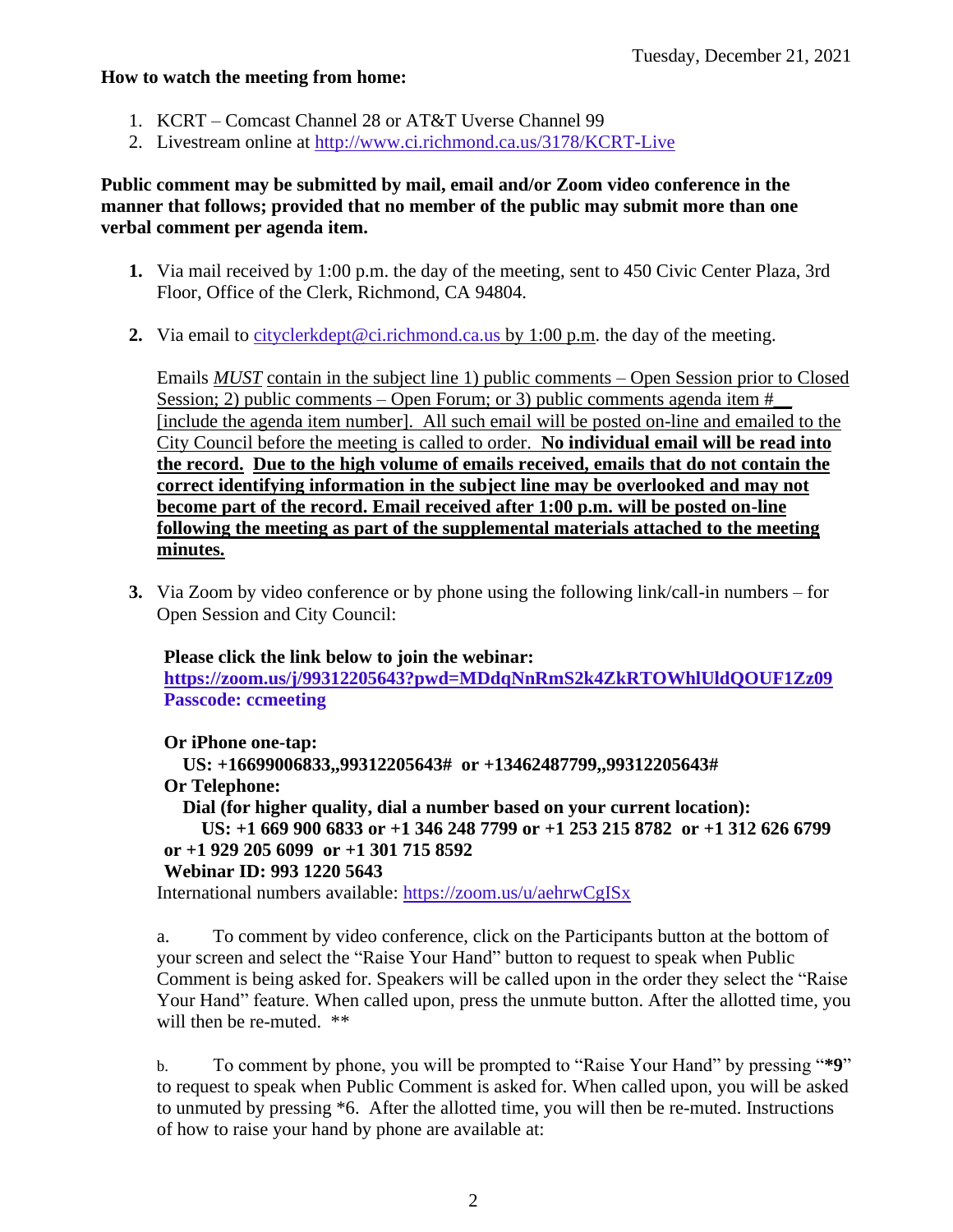\*\***The mayor will announce the agenda item number and open public comment when appropriate. Individuals who would like to address the Council should raise their hand. The mayor will close public comment when public comment is concluded**.

**Open Forum for Public Comment:** Individuals who would like to address the City Council on matters not listed on the agenda or on items remaining on the consent calendar may do so under Open Forum.

*The City cannot guarantee that its network and/or the site will be uninterrupted. To ensure that the City Council receives your comments, you are strongly encouraged to submit your comments in writing in advance of the meeting.* 

*AB 361 Procedures in the Event of Technical Difficulties: In the event the meeting broadcast is disrupted, or if a technical issue on the agency's end disrupts public participation, the legislative body board cannot take any further action on the agenda until the technical issue is resolved.*

**Record of all public comments:** Properly labeled public comments will be considered a public record, put into the official meeting record, available after the meeting as supplemental materials, and will be posted as an attachment to the meeting minutes when the minutes are posted: [http://www.ci.richmond.ca.us/Archive.aspx?AMID=31.](http://www.ci.richmond.ca.us/Archive.aspx?AMID=31)

**Procedures for Removing Consent Calendar Items from the Consent Calendar:** Members of the public who request to remove an item from the consent calendar must first discuss the item with a staff member by phone or a back-and-forth email discussion, and state the name of the staff member when requesting removal of the item from the consent calendar.

Any member of the City Council who would like to remove an item from the consent calendar must notify the appropriate staff person and the City Clerk's Office prior to the meeting. Although members of the City Council are encouraged to ask questions and share concerns with staff ahead of the meeting, they are not required to do so.

The Clerk's Office must be informed of any requests to remove items from the Consent Calendar.

**Accessibility for Individuals with Disabilities:** Upon request, the City will provide for written agenda materials in appropriate alternative formats, or disability-related modification or accommodation, including auxiliary aids or services and sign language interpreters, to enable individuals with disabilities to participate in and provide comments at/related to public meetings. Please submit a request, including your name, phone number and/or email address, and a description of the modification, accommodation, auxiliary aid, service or alternative format requested at least two days before the meeting. Requests should be emailed to [cityclerkdept@ci.richmond.ca.us](mailto:cityclerkdept@ci.richmond.ca.us) or submitted by phone at 510-620-6513, ext. 9, or 510-620-6509. Requests made by mail to City Clerk's Office, City Council meeting, 450 Civic Center Plaza, Richmond, CA 94804 must be received at least two days before the meeting. Requests will be granted whenever possible and resolved in favor of accessibility.

**Effect of Advisory on In-person public participation:** During the pendency of Assembly Bill 361, the language in this Advisory portion of the agenda supersedes any language contemplating inperson public comment.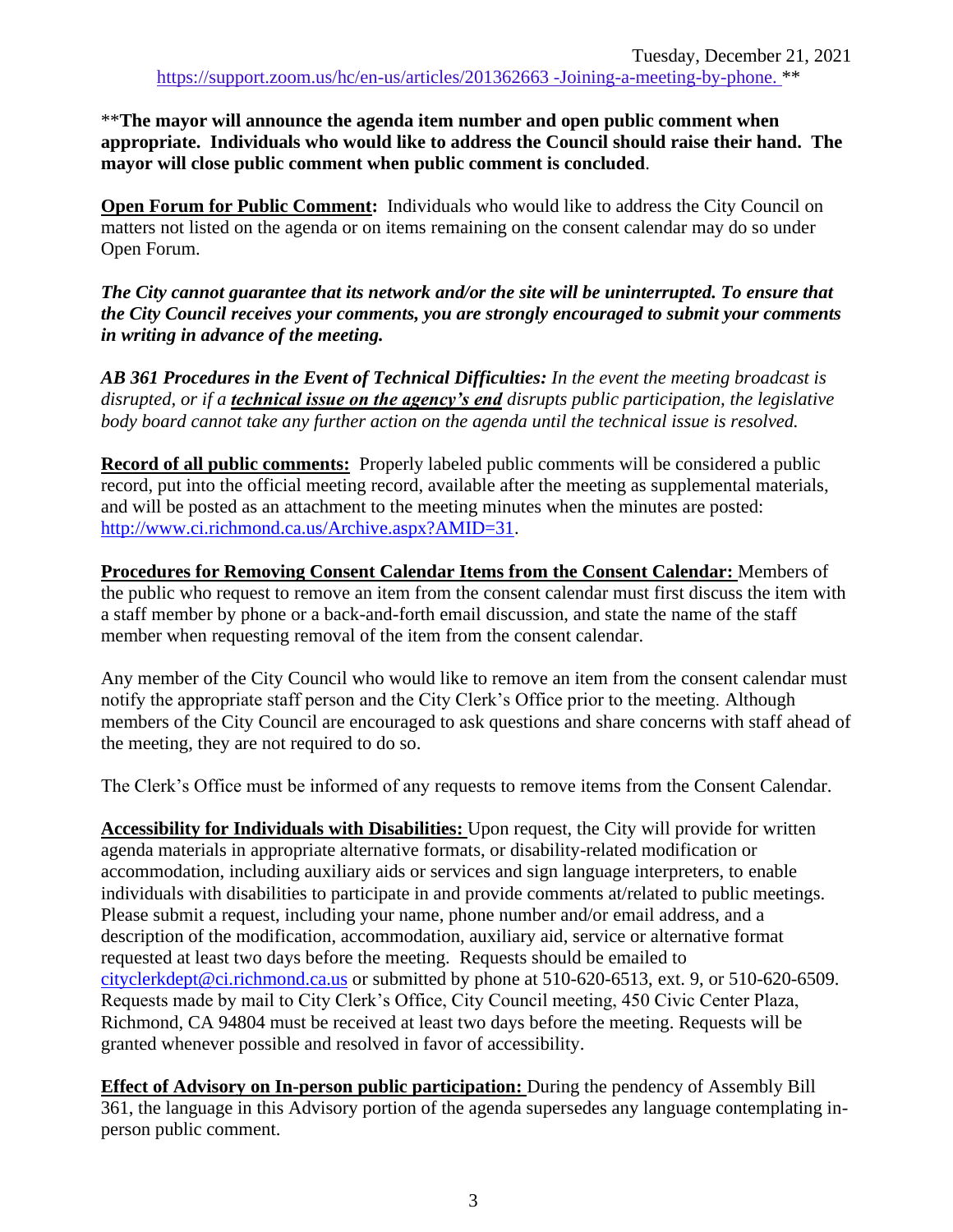# **IN PERSON MEETING PROCEDURES**

The City of Richmond encourages community participation at its City Council meetings and has established procedures that are intended to accommodate public input in a timely and time-sensitive way. As a courtesy to all members of the public who wish to participate in City Council meetings, please observe the following procedures:

**PUBLIC COMMENT ON AGENDA ITEMS:** Anyone who desires to address the City Council on items appearing on the agenda must complete and file a pink speaker's card with the City Clerk **prior** to the City Council's consideration of the item. Once the City Clerk has announced the item, no person shall be permitted to speak on the item other than those persons who have submitted their names to the City Clerk. Your name will be called when the item is announced for discussion. **Each speaker will be allowed up to TWO (2) MINUTES to address the City Council on NON-PUBLIC HEARING items listed on the agenda. Speakers are allowed up to THREE (3) minutes on PUBLIC HEARING items.**

**CONSENT CALENDAR:** Consent Calendar items are considered routine and will be enacted, approved or adopted by one motion unless a request for removal for discussion or explanation is received from the audience or the City Council. A member of the audience requesting to remove an item from the consent calendar that is sponsored by City staff must first complete a speaker's card and discuss the item with a City staff person who has knowledge of the subject material **prior** to filing the card with the City Clerk and **prior** to the City Council's consideration of Agenda Review. Councilmembers who request to remove an item from the consent calendar must do so during Agenda Review. An item removed from the Consent Calendar may be placed anywhere on the agenda following the City Council's agenda review.

**CONDUCT AT MEETINGS:** Richmond City Council meetings are limited public forums during which the City strives to provide an open, safe atmosphere and promote robust public debate. Members of the public, however, must comply with state law, as well as the City's laws and procedures and may not actually disrupt the orderly conduct of these meetings. The public, for example, may not shout or use amplifying devices, must submit comment cards and speak during their allotted time, may not create a physical disturbance, may not speak on matters unrelated to issues within the jurisdiction of the City Council or the agenda item at hand, and may not cause immediate threats to public safety.

**CITY HARASSMENT POLICY:** The City invites public comment and critique about its operations, including comment about the performance of its public officials and employees, at the public meetings of the City Council and boards and commissions. However, discriminatory or harassing comments about or in the presence of City employees, even comments by third parties, may create a hostile work environment, if severe or pervasive. The City prohibits harassment against an applicant, employee, or contractor on the basis of race, religious creed, color, national origin, ancestry, physical disability, medical condition, mental disability, marital status, sex (including pregnancy, childbirth, and related medical conditions), sexual orientation, gender identity, age or veteran status, or any other characteristic protected by federal, state or local law. In order to acknowledge the public's right to comment on City operations at public meetings, which could include comments that violate the City's harassment policy if such comments do not cause an actual disruption under the Council Rules and Procedures, while taking reasonable steps to protect City employees from discrimination and harassment, City Boards and Commissions shall adhere to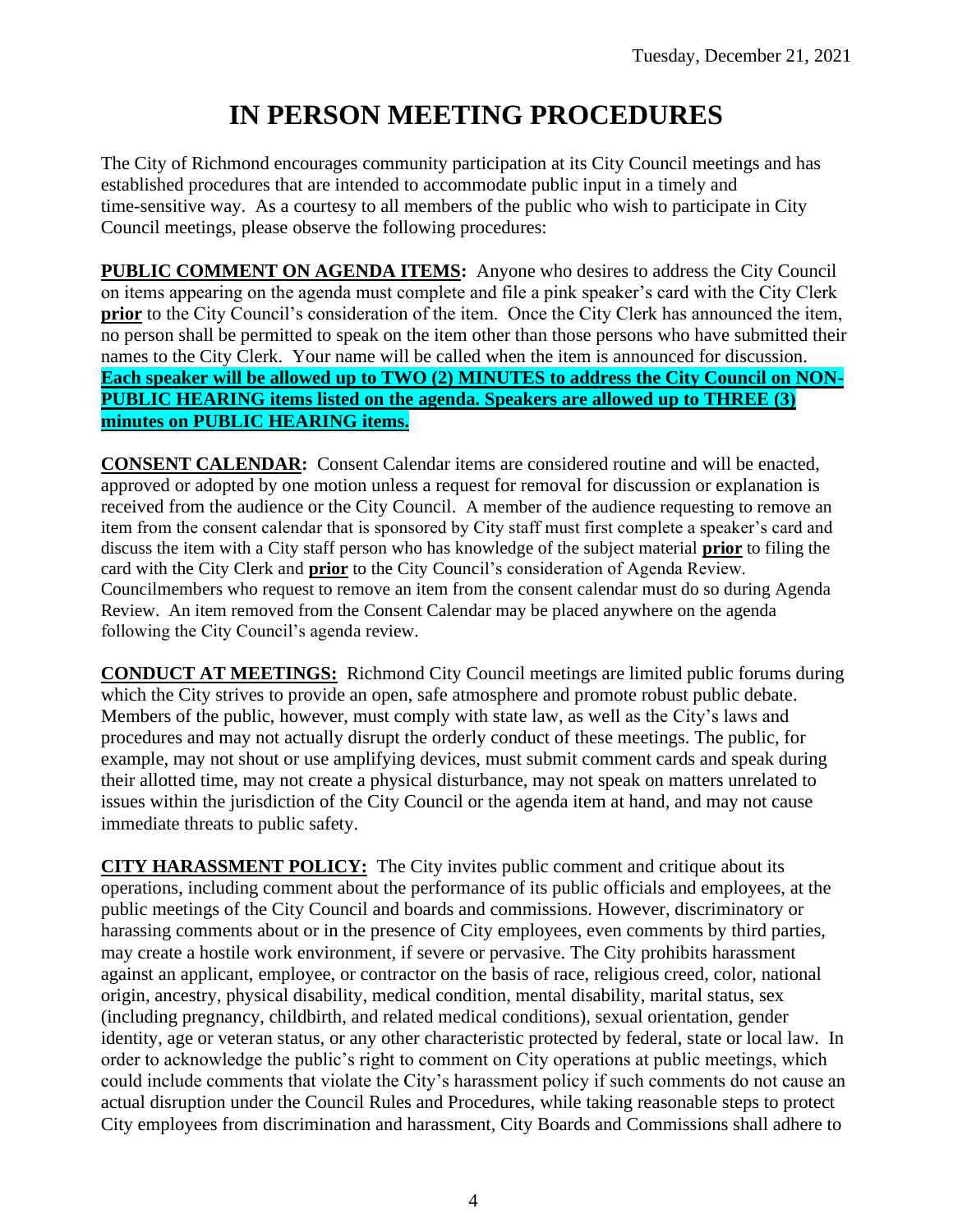the following procedures. If any person makes a harassing remark at a public meeting that violates the above City policy prohibiting harassment, the presiding officer of the meeting may, at the conclusion of the speaker's remarks and allotted time: (a) remind the public that the City's Policy Regarding Harassment of its Employees is contained in the written posted agenda; and (b) state that comments in violation of City policy are not condoned by the City and will play no role in City decisions. If any person makes a harassing remark at a public meeting that violates the above City policy, any City employee in the room who is offended by remarks violating the City's policy is excused from attendance at the meeting. No City employee is compelled to remain in attendance where it appears likely that speakers will make further harassing comments. If an employee leaves a City meeting for this reason, the presiding officer may send a designee to notify any offended employee who has left the meeting when those comments are likely concluded so that the employee may return to the meeting. The presiding officer may remind an employee or any council or board or commission member that he or she may leave the meeting if a remark violating the City's harassment policy is made. These procedures supplement the Council Rules and Procedures relating to disruption of orderly conduct at Council meetings.

Any law enforcement officer on duty or whose service is commanded by the presiding officer shall be Sergeant-at-Arms of the Council meetings. He/she, or they, shall carry out all orders and instructions given by the presiding officer for the purpose of maintaining order and decorum at the Council meetings (City Council Rules of Procedure and Order Section III F, RMC Section 2.12.030).

**\*\*\*\*\*\*\*\*\*\*\*\*\*\*\*\*\*\*\*\*\*\*\*\*\*\*\*\*\*\*\*\*\*\*\*\*\*\*\*\*\*\*\*\*\*\*\*\*\*\*\*\*\*\*\*\*\*\***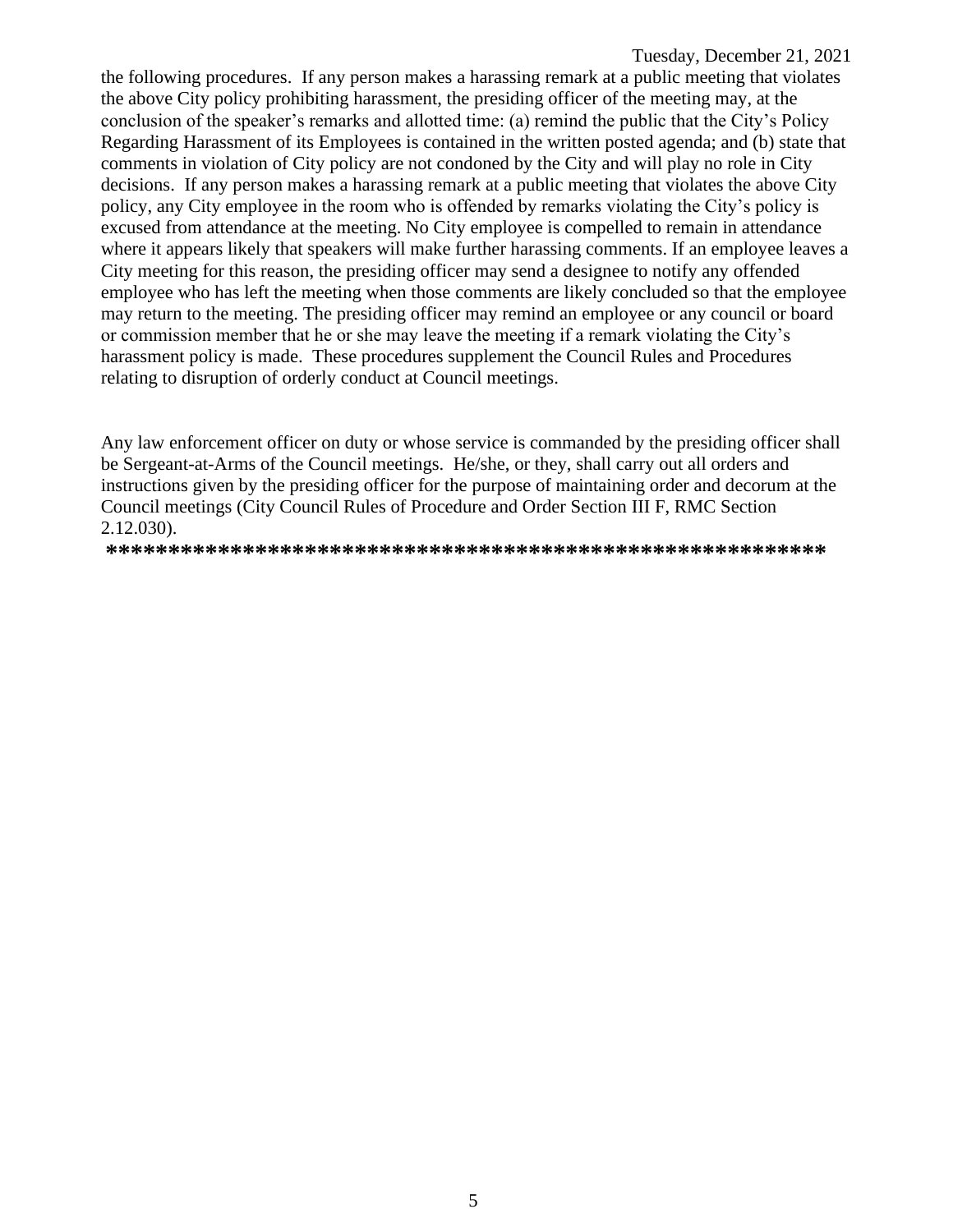## **OPEN SESSION TO HEAR PUBLIC COMMENT BEFORE CLOSED SESSION**

5:00 p.m.

#### **A. ROLL CALL**

## **CLOSED SESSION**

#### **CITY COUNCIL**

CONFERENCE WITH LEGAL COUNSEL - EXISTING LITIGATION (paragraph (1) of Subdivision [d] of Government Code Section 54956.9):

Ferreira-Dias v. City of Richmond

Richard Katz et al. v. City of Richmond

City of Richmond v. Thomas K. Butt

#### CONFERENCE WITH LABOR NEGOTIATORS (Government Code Section 54957.6):

Unrepresented employee: Interim City Attorney Agency Representative: Interim City Manager and Interim Chief Asst. City Attorney

#### **B. PUBLIC COMMENT BEFORE CLOSED SESSION**

#### **C. ADJOURN TO CLOSED SESSION**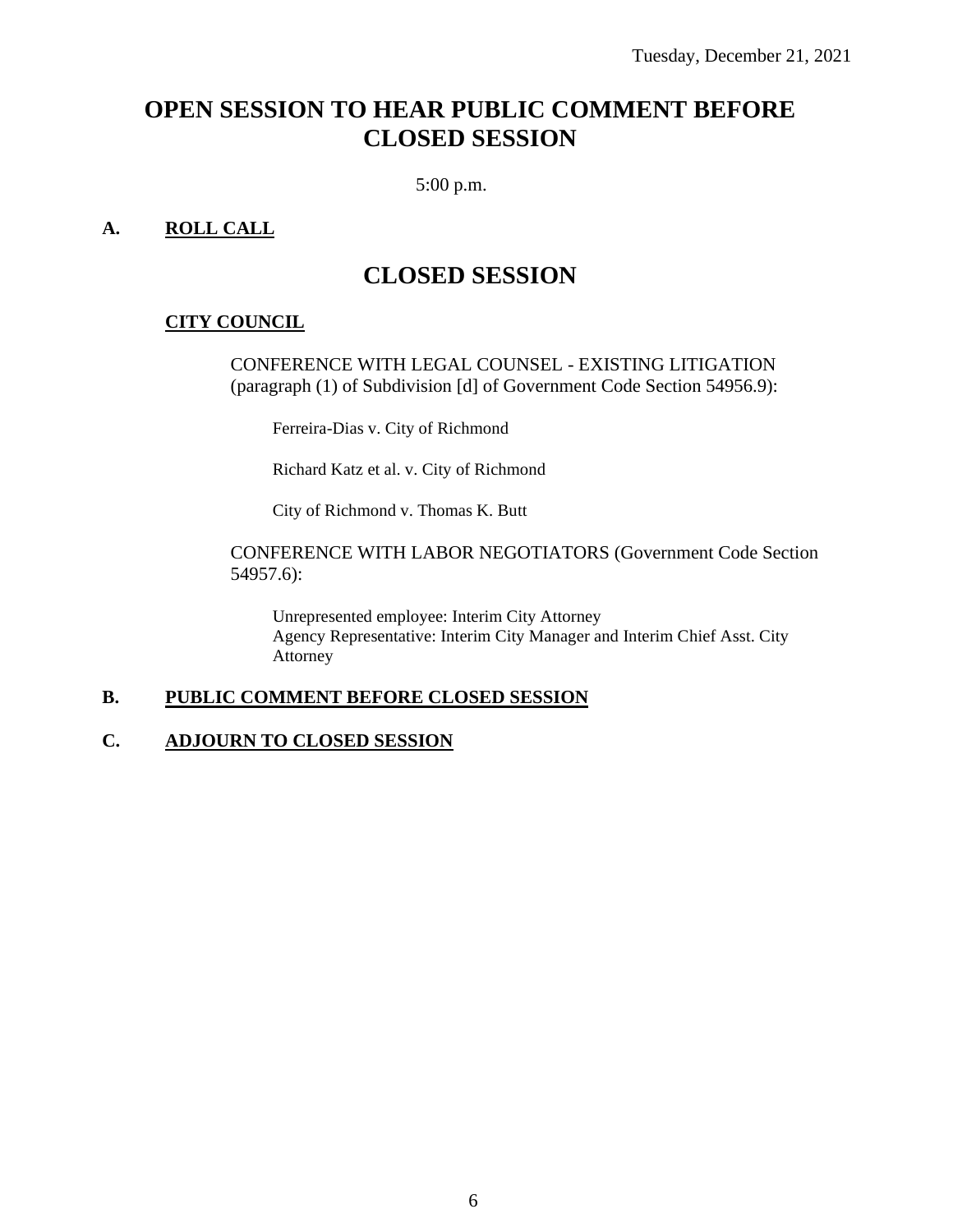## **SPECIAL MEETING OF THE RICHMOND HOUSING AUTHORITY**

#### 6:25 p.m.

#### **A. ROLL CALL**

**B. PUBLIC COMMENT INSTRUCTIONAL VIDEO**

#### **C. STATEMENT OF CONFLICT OF INTEREST**

#### **D. AGENDA REVIEW**

#### **E. HOUSING AUTHORITY CONSENT CALENDAR**

- **E-1.** ADOPT a resolution requiring the continued use of teleconferencing for the meetings of the Board of Commissioners of the Richmond Housing Authority pursuant to the provisions of AB 361 - City Clerk's Office (Pamela Christian 510-620-1233).
- **E-2.** APPROVE the minutes of the November 23, 2021, special Richmond Housing Authority meeting - City Clerk's Office (Pamela Christian 510-620-1233).

#### **F. ADJOURNMENT**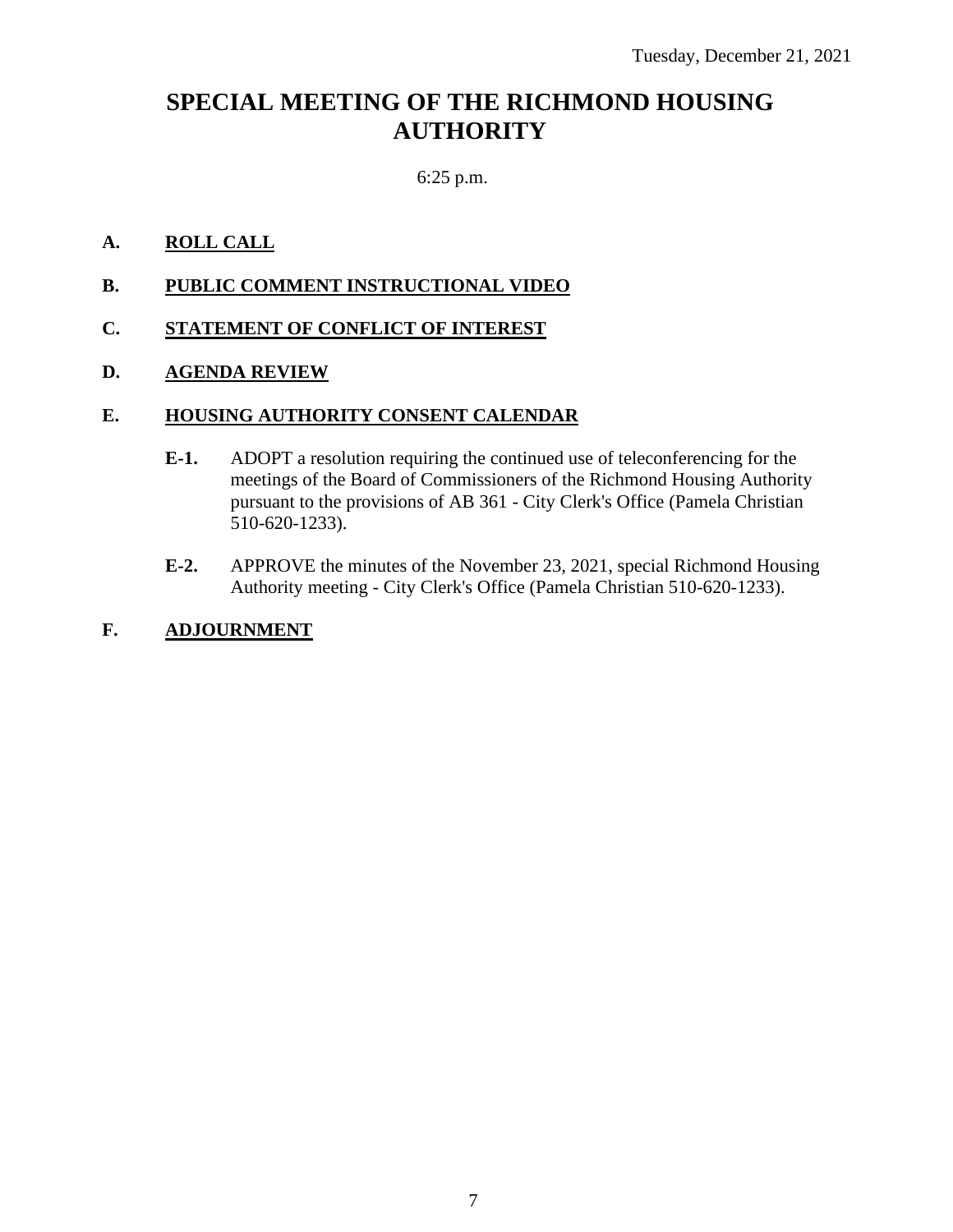## **MEETING OF THE SUCCESSOR AGENCY TO THE RICHMOND COMMUNITY REDEVELOPMENT AGENCY AND RICHMOND CITY COUNCIL**

6:30 p.m.

#### **A. ROLL CALL**

- **B. STATEMENT OF CONFLICT OF INTEREST**
- **C. AGENDA REVIEW**

#### **D. PRESENTATIONS, PROCLAMATIONS, AND COMMENDATIONS**

#### **E. REPORT FROM THE CITY ATTORNEY OF FINAL DECISIONS MADE DURING CLOSED SESSION**

#### **F. REPORT FROM THE CITY MANAGER (PUBLIC COMMENT WILL BE ALLOWED UNDER OPEN FORUM)**

**F-1.** INTRODUCE the City Council and the Public to the our new agenda design format - City Clerk's Office (Pamela Christian 510-620-6513).

#### **G. REPORT FROM IMPLEMENTATION SUB-COMMITTEE FOR REIMAGINING TASK FORCE (PUBLIC COMMENTS ALLOWED UNDER OPEN FORUM)**

#### **H. OPEN FORUM FOR PUBLIC COMMENT**

#### **I. SUCCESSOR AGENCY TO THE RICHMOND COMMUNITY REDEVELOPMENT AGENCY CONSENT CALENDAR**

**I-1.** ADOPT a resolution approving the Successor Agency to the Richmond Community Redevelopment Agency's Recognized Obligation Payment Schedule and an administrative budget for the period July 1, 2022, through June 30, 2023 ("ROPS 22-23") pursuant to California Health and Safety Code Sections 34177(o) and 34171(a),(b), and 34177(j), respectively - Community Development Department (Lina Velasco 510-620-6706).

#### **J. CITY COUNCIL CONSENT CALENDAR**

**J-1.** APPROVE the Fiscal Year 2022-2023 Environmental and Community Investment Agreement (ECIA) competitive grant program annual allocation of \$375,000; and AUTHORIZE the release of the Request for Application and Guidelines - City Manager's Office (LaShonda White/Shane Johnson/Patrick Seals 510-620-6512).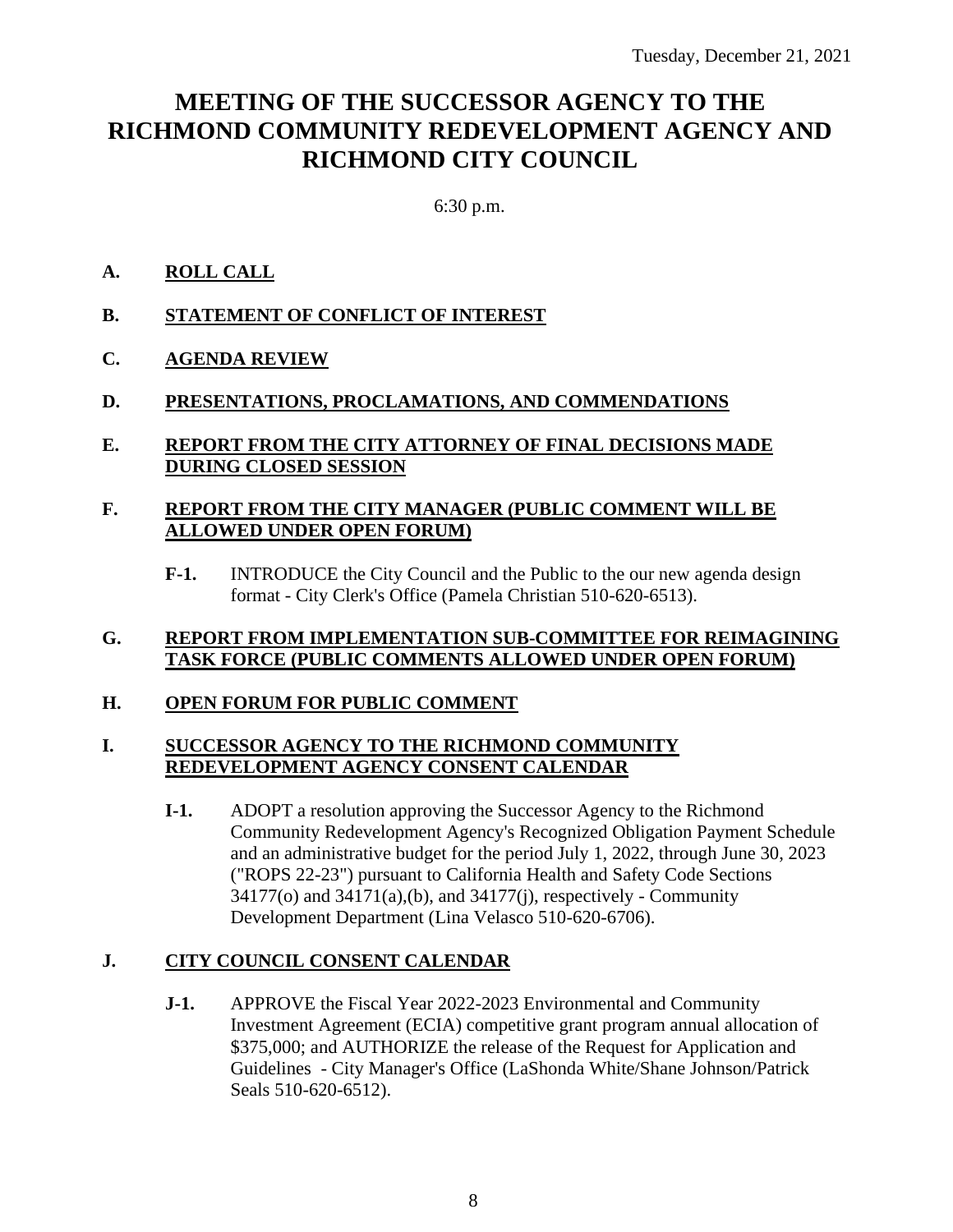- **J-2.** ACKNOWLEDGE the proposed January 1, 2022, release of the Richmond Fund for Children and Youth Fiscal Year 2022- 23 Request for Proposals to support a competitive grant process to fund youth-serving organizations - Department of Children and Youth (LaShonda White/Patrick Seals 510-620-6512).
- **J-3.** APPROVE a contract with Net Electric, Inc. to develop and provide courses in electric vehicle charging system installation and maintenance for the residential and light commercial areas, for the RichmondBUILD Academy participants. The contract term will be December 21, 2021, through March 31, 2024, for a total contract amount not to exceed \$30,000 - Library and Community Services Department (LaShonda White/Fred Lucero 510-621-1652).
- **J-4.** APPROVE an amendment to the contract with the National Association of Training and Environmental Consulting (NATEC) International, Inc. to provide additional hazardous materials training classes as part of the RichmondBUILD pre-apprenticeship training program. The contract term will be extended through June 30, 2023, and the amount will be increased by \$15,000, for a total contract amount not to exceed \$86,738 - Library and Community Services Department (LaShonda White/Fred Lucero 510-621-1562).
- **J-5.** APPROVE a second amendment to extend the agreement with Contra Costa County Health Services to continue the COVID-19 Vaccine and Testing Center at the Richmond Convention Center, 403 Civic Center Plaza, until June 30, 2022, and waive fees associated with the second amendment - Library and Community Services Department (LaShonda White/Ranjana Maharaj 510-620- 6512).
- **J-6.** APPROVE a lease agreement amendment with Alcatraz Cruise, LLC., in Basin 4, at Point Potrero Marine Terminal, increasing the annual base rent amount by \$120,000, for a new total annual base rent amount of \$180,000, and a five-year term, with two (2) five-year extensions - Port Department (Shasa Curl 510-620- 6512).
- **J-7.** AUTHORIZE the city manager to execute a standard agreement with San Francisco Bay Conservation and Development Commission (BCDC), in an amount not to exceed \$30,000, to process and act on amendments to the San Francisco Bay Plan (Bay Plan), and allow for an overall update to the San Francisco Bay Area Seaport Plan (Seaport Plan), for a term beginning November 16, 2021, and ending June 30, 2022 - Port Department (Shasa Curl 510-620- 6512).
- **J-8.** ADOPT a resolution approving the Memorandum of Agreement between the Contra Costa County Sherriff's Office and the City of Richmond for the distribution of Fiscal Year 2019-2020 Emergency Management Performance Grant (EMPG) funds - Fire Department (Chief Angel Montoya 510-307-8041).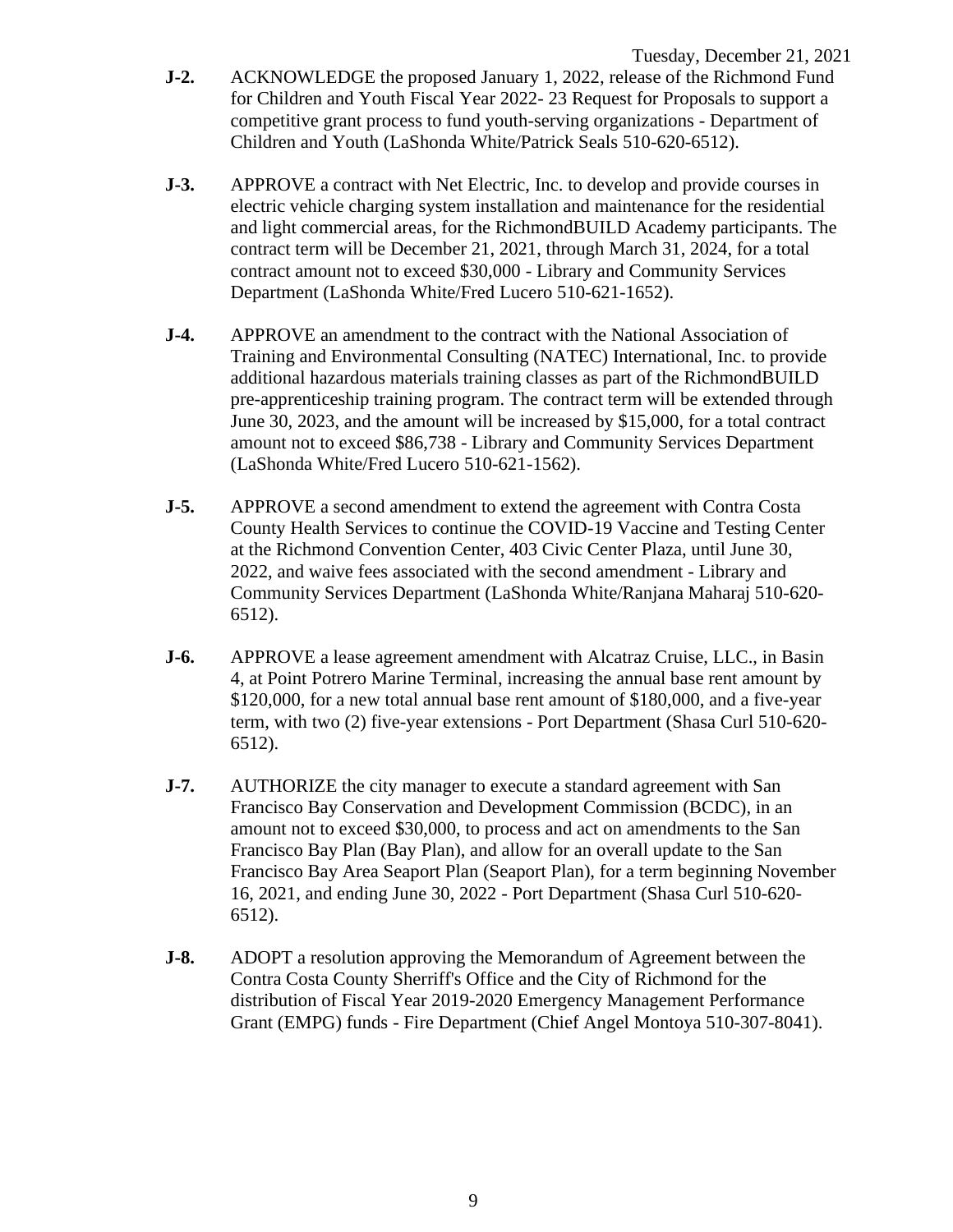- **J-9.** ADOPT a resolution approving the Memorandum of Agreement between the Contra Costa County Sherriff's Office and the City of Richmond for the distribution of Fiscal Year 2020-2021 Emergency Management Performance Grant (EMPG) funds - Fire Department (Chief Angel Montoya 510-307-8041).
- **J-10.** RECEIVE the City's Investment and Cash Balance Report for the month of October 2021 - Finance Department (Belinda Brown 510-620-6740/Delmy Cuellar 510-620-6790).
- **J-11.** ADOPT a resolution approving a successor collective bargaining agreement between the City of Richmond and the Part-Time & Intermittent Employee Bargaining Unit represented by SEIU Local 1021; and DIRECT the city manager or designee to update the publicly available salary schedule with the adopted wage increases during the term of the collective bargaining agreement - Human Resources Management Department (Anil Comelo 510-620-6609).
- **J-12.** APPROVE a first amendment to an existing legal services agreement with Ellis Investigations, L.C., to conduct personnel investigations for the City in the amount of \$90,000, for a total contract amount of \$100,000, for a term of December 21, 2021, through June 30, 2023 - Human Resources Management Department (Anil Comelo 510-620-6602).
- **J-13.** ADOPT a resolution of the City Council authorizing the City to enter into legal services agreements with law firms to provide municipal law advice and to represent the City and related entities in litigation on an as-needed basis, for an amount not to exceed \$350,000 per firm, for three years, beginning on January 1, 2022, through June 30, 2025, with an option to extend the agreements for two years - City Attorney's Office (Heather McLaughlin 510-620-6509).
- **J-14.** APPROVE a contract amendment with Dunnigan Psychological Assessments to increase the payment limit from \$9,500, to an amount not to exceed \$75,000, over three years, with a start date of July 1, 2021, and end date of June 30, 2024 - Police Department (Acting Chief Louie Tirona 510-621-1802).
- **J-15.** APPROVE a two-year contract with OutsourceIt, Inc. and ISterling, Inc. with a two-year option to extend, to provide services related to Residential Rental Inspection Program (RRIP), in an amount not to exceed \$1,000,000 per vendor, to be paid for by fees collected from landlords - Community Development Department (Lina Velasco 510-620-6706).
- **J-16.** APPROVE a contract with Hatchuel Tabernik & Associates (HTA) for \$15,000, with an option to increase to \$30,000, to provide grant writing services to support the Community Development, Housing Division in preparing applications for homelessness services and encampment resolution funding, for a term not to exceed December 31, 2022 - Community Development Department (Lina Velasco 510-620-6706).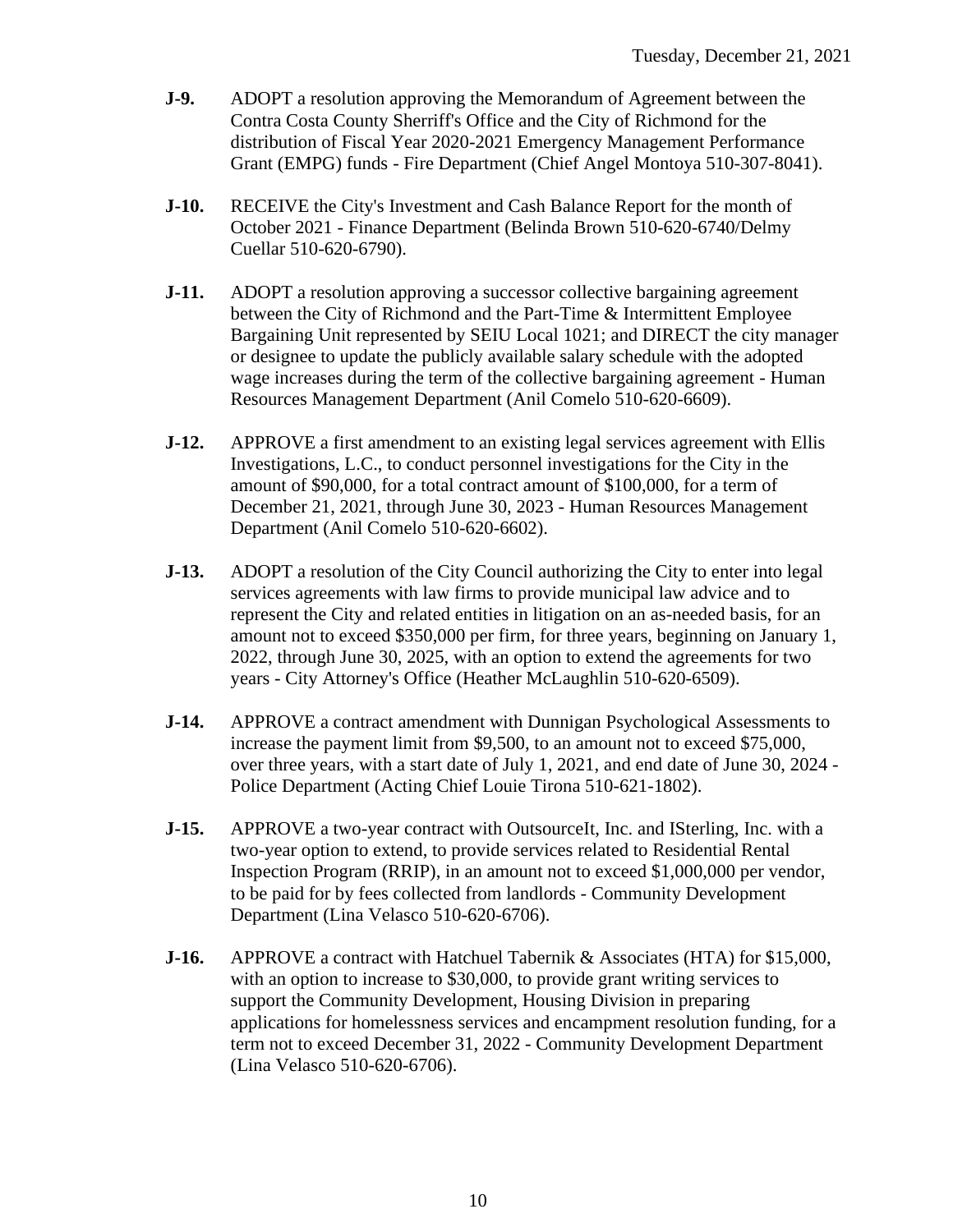- **J-17.** ADOPT a resolution requiring the continued use of teleconferencing for the meetings of all City legislative bodies pursuant to the provisions of Assembly Bill 361 - City Clerk's Office (Pamela Christian 510-621-1233).
- **J-18.** APPROVE the minutes of the regular October 26, November 2, November 16, and special November 9, 2021, City Council meetings - City Clerk's Office (Pamela Christian 510-620-6513).
- **J-19.** ADOPT an ordinance (second reading) amending Chapter 9.20 of the Richmond Municipal Code entitled "Solid Wastes" in order to be compliant with State Law Senate Bill (SB) 1383 Short-Lived Climate Pollutants - City Manager's Office (Shasa Curl/Samantha Carr 510-620-5407).
- **J-20.** APPROVE a contract with Pro-Cal Lighting Inc. for City Auditorium Main Lighting System Improvements, located at 403 Civic Center Plaza, Richmond, in an amount not to exceed \$500,000 including \$464,390 low bid plus contingency; and RE-APPROPRIATE \$214,750 from the current Shields Reid Community Center HVAC Improvements project allocation (proceeds from the Chevron Settlement Community Benefits Agreement Funds) of \$342,000 to make up the total Auditorium Lighting Improvements project cost of \$500,000 - Public Works Department (Joe Leach 510-620-5478).
- **J-21.** ADOPT a resolution amending the construction contract with Ghilotti Bros., Inc., for construction of portions of Phase I of the Richmond Wellness Trail Project, in the amount of \$700,000, for a total contract amount not to exceed \$1,000,000 - Public Works Department (Joe Leach 510-620-5478).
- **J-22.** APPROVE a purchase of five FlashCAM-880 SX Systems with Q-Star Technology to deter vandalism and illegal dumping, using the GSA contract No. GS-07F-0355U, in an amount not to exceed \$39,828 - Public Works Department (Joe Leach 510-620-5748).
- **J-23.** ADOPT a resolution authorizing a contract amendment with Shaw Sports Turf to perform drainage improvements at Martin Luther King, Jr. Field, for an amount not to exceed \$150,000; and APPROPRIATE \$150,000 of American Rescue Plan Act (ARPA) funds - Public Works Department (Joe Leach 510-620-5478).
- **J-24.** APPROVE contract amendment no. 1 with Downey Brand law firm in the amount of \$255,000, for an additional two years, ending December 31, 2024, for the legal review of the requirements as predetermined in the existing Baykeeper Settlement Agreement and to represent the City in any future settlement agreement discussions. The total contact will not exceed \$510,000 without prior City Council approval - Public Works Department (Joe Leach 510-620-5478).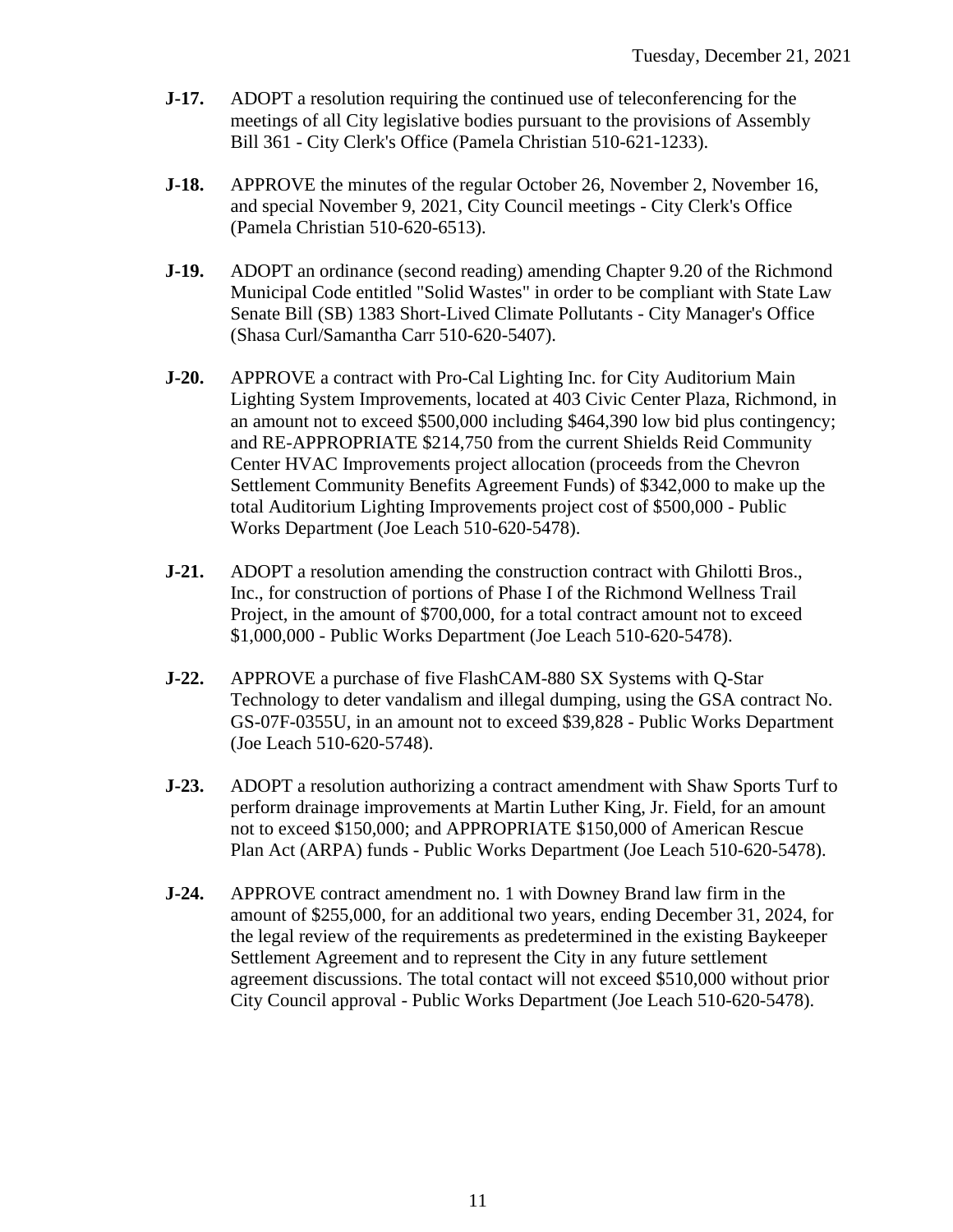- **J-25.** ADOPT a resolution to AMEND the current Position Control List for Public Works Department, Water Resource Recovery Division to add one (1) additional Environmental Compliance Inspector position - Human Resources Management Department/Finance Department (Anil Comelo 510-620-6609/Belinda Brown 510-621-1272).
- **J-26.** PROCLAMATION honoring the life and service of Pastor Kellis B. Love, Sr. Councilmember Claudia Jiménez (510-620-6565) and Mayor Tom Butt (510- 620-6503).
- **J-27.** APPROVE an appointment to the Richmond Youth Council: Gabrielle Stevenson, new appointment, seat #5, term expiration date October 1, 2022 - Office of the Mayor (Mayor Tom Butt 510-620-6503).
- **J-28.** APPROVE a legal services agreement with Edrington, Schirmer & Murphy LLP in the amount of \$100,000, a first amendment to add \$75,000 with Manning  $\&$ Kass, Ellrod, Ramirez & Trester, LLP, a first amendment to add \$75,000 with Colantuono Highsmith & Whatley, P.C., a second amendment to add \$125,000 with Orbach Huff & Henderson LLP, a second amendment to add \$125,000 with McNamara, Ney, Beatty, Slattery, Borges & Ambacher, LLP, a second amendment to add \$50,000 with Best, Best & Krieger, LLP and a third amendment to add \$210,000 with Allen, Glaessner, Hazelwood & Werth, LLP to represent the City of Richmond in pending municipal law litigation in state and federal court - City Attorney's Office (Heather McLaughlin 510-620-6509).
- **J-29.** RECEIVE a written report on current initiatives and next steps in the development of the "I Heart Richmond" campaign to support clean-up efforts related to the built environment and environmental quality - City Manager's Office/Public Works Department/Community Development Department/Library and Community Services Department (Shasa Curl/Joe Leach/Lina Velasco/LaShonda White 510-620-6512).

#### **K. RESOLUTIONS**

- **K-1.** ADOPT a resolution approving the temporary appointment of CalPERS retired annuitant Bruce Soublet, in an amount not to exceed \$94,916 - Human Resources Management Department (Anil Comelo 510-620-6609).
- **K-2.** ADOPT a resolution to ACCEPT and APPROPRIATE a \$750,000 Priority Development Area (PDA) grant from the Metropolitan Transportation Commission (MTC); and APPROVE a contract amendment no. 1 with Environmental Science Associates (ESA) in the amount of \$850,000, not to exceed a total amount of \$1,450,000, through December 31, 2023, to assist the City in preparing the Hilltop Specific Plan - Community Development Department (Lina Velasco 510-620-6706).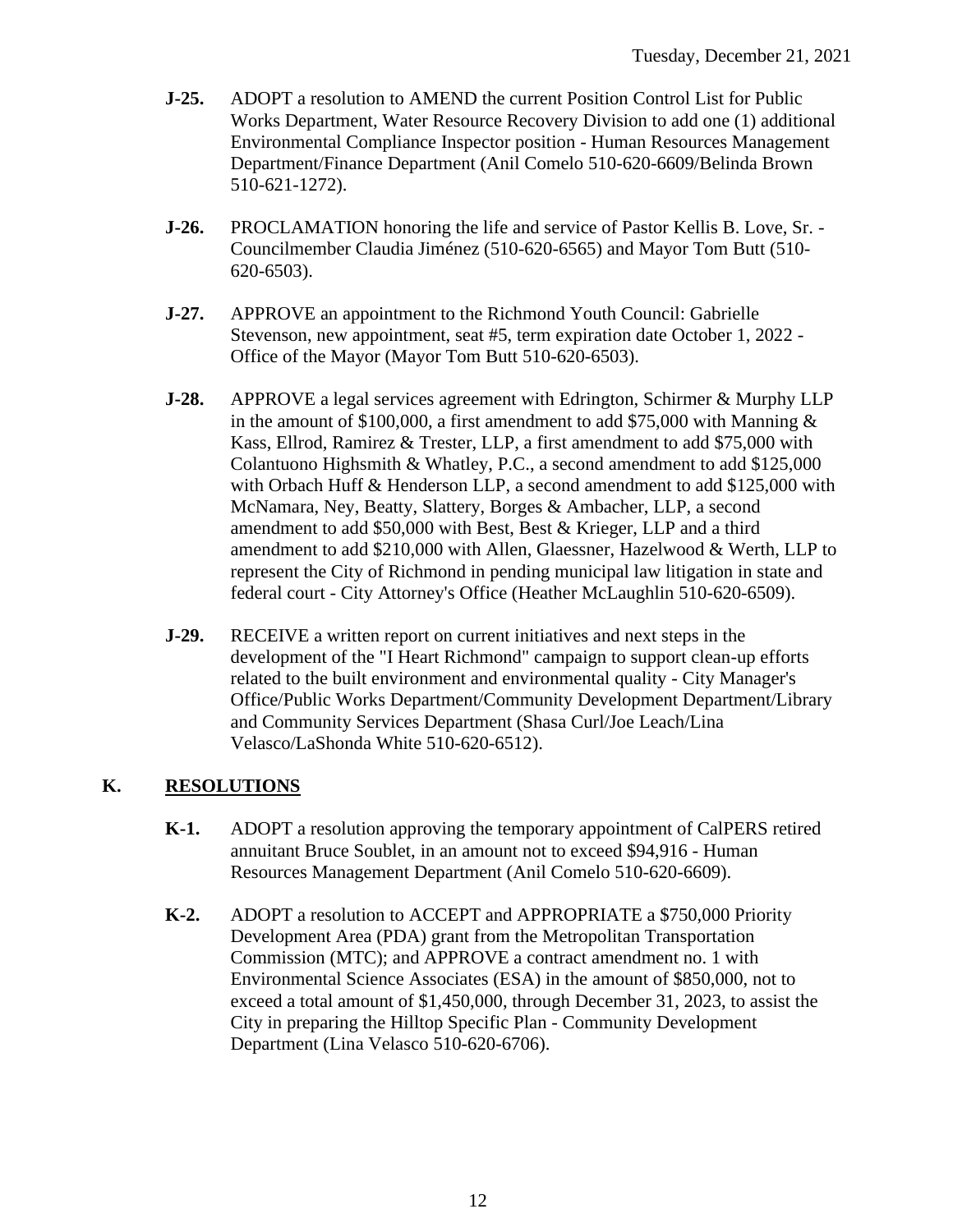- **K-3.** INTRODUCE an ordinance allowing landlords with four or less residential units to credit their paid Rent Board fees against their gross receipts tax obligation; and RECEIVE an update on Measure U Fiscal Estimates - Finance Department (Anil Comelo 510-620-6600/Belinda Brown 510-620-6740/Antonio Banuelos 510-620-6741).
- **K-4.** ADOPT a resolution in support of an independent Community Advisory Committee (CAC) of housed and unhoused residents, along with community leaders; and APPROVE and APPROPRIATE \$50,000 of flex funds for repair, preparation for transfer or removal, registration, storage and towing for Recreational Vehicles and vehicles, and for temporary storage of personal belongings, to assist in relocation at Rydin and Castro - Councilmembers Gayle McLaughlin (510-620-6636) and Eduardo Martinez (510-620-6593).

### **L. ORDINANCES**

**L-1.** CONSIDER and INTRODUCE, if desired, an ordinance (first reading) amending RMC Chapter 12.30 ("Video Service Provider, Utility and Special District Encroachments") by incorporating Chapter 12.29 ("Street Opening and Pavement Restoration Regulations"); adding provisions to address private landowner encroachments into the unimproved public ROW; retitling Chapter 12.30 as "Encroachments," and rescinding Chapter 12.29 in its entirety - Public Works Department/City Attorney's Office (Joe Leach 510-620-3008/Tony Condotti 510-620-6509).

#### **M. COUNCIL AS A WHOLE**

- **M-1.** (1) APPROVE a legal services agreement with Aleshire and Wynder for Interim City Attorney Services for six months and 10 days, with an agreement term beginning December 22, 2021, and ending June 30, 2021, for a total amount not to exceed of \$380,000; (2) APPROVE a \$212,000 appropriation from the General Fund; and (3) APPOINT Dave Aleshire as Interim City Attorney effective December 23, 2021 - Mayor Tom Butt (510-620-6503) Councilmembers Gayle McLaughlin (510-620-6636) and Eduardo Martinez (510-620-6593).
- **M-2.** RECEIVE an update from the Richmond Chevron Refinery on the February 9, 2021, oil spill at the Chevron Long Wharf - Councilmember Claudia Jimenez (510-620-6565).
- **M-3.** RECEIVE a presentation and report on the City of Richmond's 2021 Community Survey results; and PROVIDE direction to staff as appropriate - City Manager's Office (LaShonda White 510-620-6512).

#### **N. REPORTS OF OFFICERS: REFERRALS TO STAFF, AND GENERAL REPORTS (INCLUDING AB 1234 REPORTS)**

#### **O. ADJOURNMENT**